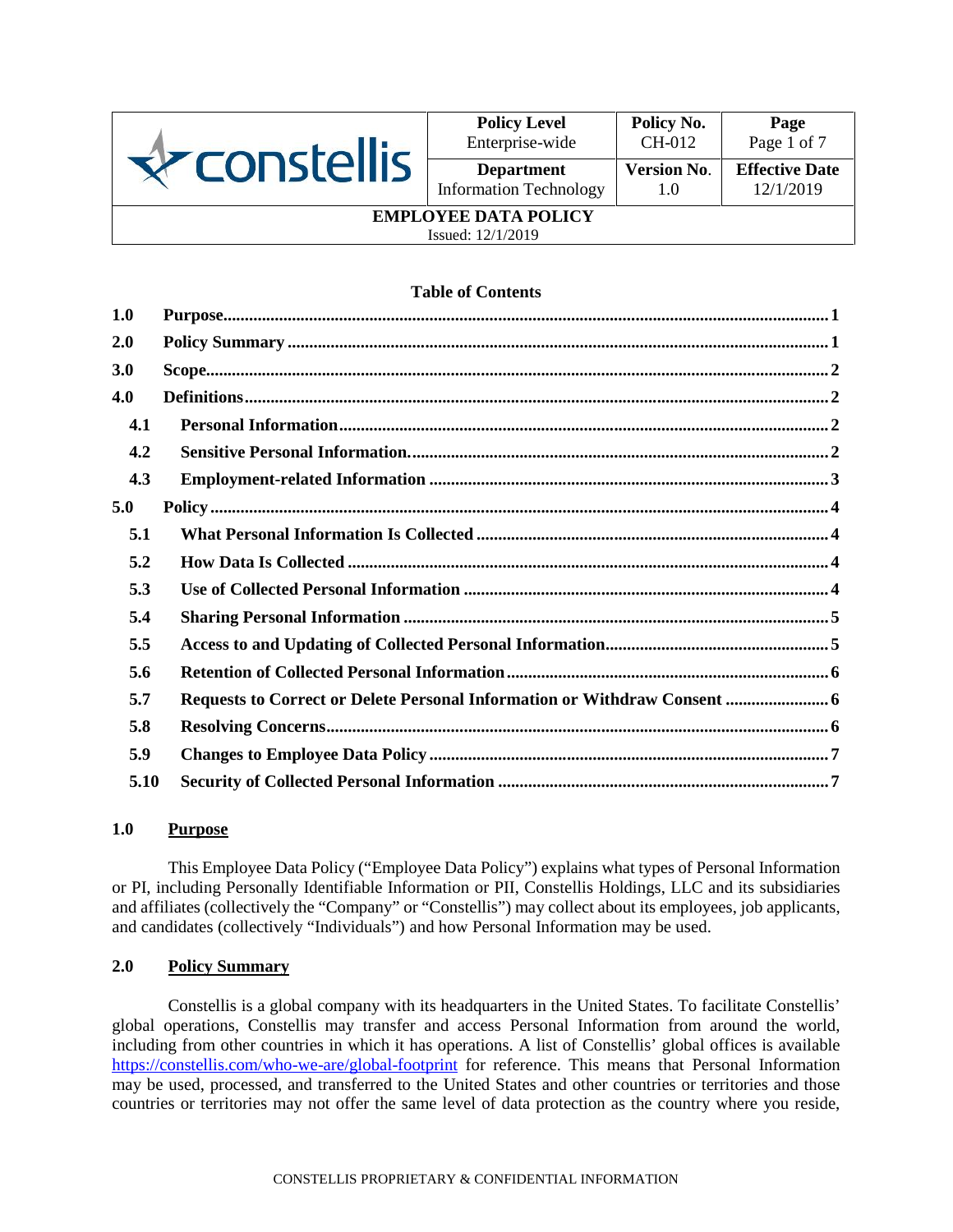| <b>EMPLOYEE DATA POLICY</b> | <b>Policy Level</b>    |                    | Page                  |
|-----------------------------|------------------------|--------------------|-----------------------|
|                             | Enterprise-wide        | Page 2 of 7        |                       |
|                             | <b>Department</b>      | <b>Version No.</b> | <b>Effective Date</b> |
|                             | Information Technology |                    | 12/1/2019             |

including the European Economic Area. In some cases, Individuals may provide Personal Information to third parties with which Constellis works. This could be, for example, a third-party website where an Individual can apply for a job at Constellis, or take advantage of services made available to its employees. The use of such third-party websites may be governed by separate terms of use and privacy policies promulgated by those third parties.

## **3.0 Scope**

This Policy applies to all Company business units. While this Employee Data Policy is intended to describe the broadest range of the Company's information processing activities globally, those processing activities may be more limited in some jurisdictions based on the restrictions of their laws. For example, the laws of a particular country may limit the types of personal information the Company can collect or the manner in which it processes that information. In those instances, the Company will adjust its internal policies and practices to reflect the requirements of local law.

## **4.0 Definitions**

## 4.1 Personal Information

Personal Information or PI, including Personally Identifiable Information or PII, for purposes of this Employee Data Policy means any information that (1) directly identifies an individual *OR* (2) indirectly identifies an individual, such as when used in combination with other information. Personal information does not include such information if it is anonymous or if it has been rendered de-identified by removing personal identifiers. Examples of Personal Information include:

- Name, social security number or other taxpayer/government identification number
- Gender
- Marital status
- An individual's photograph
- Employee ID number
- Home address
- Home phone number
- Personal email address
- Names of family members
- Date of birth

## 4.2 Sensitive Personal Information.

Sensitive Personal Information is a subset of personal information that may be more sensitive in nature for the individual concerned. Examples of Sensitive Personal Information include:

- Race and ethnic information
- Sexual orientation
- Political/religious beliefs
- Social security or other taxpayer/government issued identification numbers
- Financial information
- Health or medical information
- Criminal records
- And in some regions, such as the European Union, trade union membership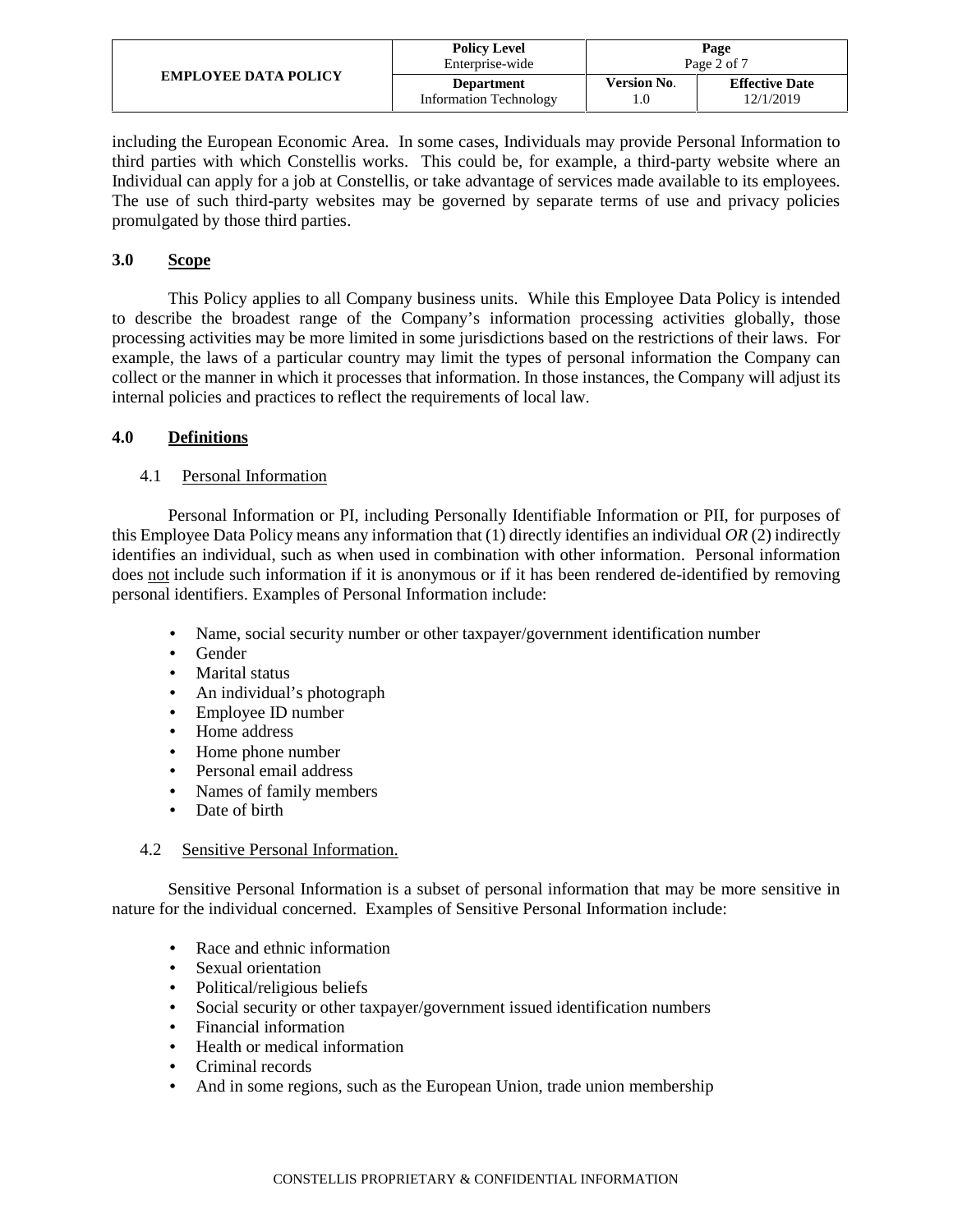|                             | <b>Policy Level</b>           | Page               |                       |  |
|-----------------------------|-------------------------------|--------------------|-----------------------|--|
| <b>EMPLOYEE DATA POLICY</b> | Enterprise-wide               | Page 3 of 7        |                       |  |
|                             | <b>Department</b>             | <b>Version No.</b> | <b>Effective Date</b> |  |
|                             | <b>Information Technology</b> |                    | 12/1/2019             |  |

## 4.3 Employment-related Information

In addition to the above, the Company also collects employment-related information, which is a subset up Personal Information. Examples of employment-related information include:

- Employee identification number and emergency contacts
- Residency and work permit status, military status, nationality, and passport information
- Payroll information and banking details
- Wage and benefit information
- Retirement account information
- Sick pay, Paid Time Off ("PTO"), retirement accounts, pensions, insurance, and other benefits information (including the gender, age, nationality, and passport information for any spouse, minor children, or other eligible dependents and beneficiaries)
- Information from interviews and phone-screenings
- Date of hire, date(s) of promotions(s), work history, technical skills, educational background, professional certifications and registrations, language capabilities, and training records
- Employee stock information
- Beneficiary and emergency contact information
- Forms and information relating to the application for or changes to, employee health and welfare benefits; including, short and long term disability, medical, and dental care
- Height, weight, and clothing sizes, likeness in photographs and/or videos, physical limitations and special needs
- Records of work absences, vacation/paid time off entitlement and requests, salary history and expectations, performance appraisals, letters of appreciation and commendation, and disciplinary and grievance procedures
- Where permitted by law and applicable, the Company may collect the results of credit and criminal background checks, the results of drug and alcohol testing, screening, health certifications, driver's license number, vehicle registration, and driving history
- Information required for the Company to comply with laws, the requests and directions of law enforcement authorities or court orders (e.g., child support and debt payment information)
- Acknowledgements regarding Company policies, including employee handbooks, ethics and/or conflicts of interest policies, and computer and other corporate resource usage policies
- Information captured on security systems, including Closed Circuit Television ("CCTV") and key card entry systems
- Voicemails, e-mails, correspondence, documents, and other work product and communications created, stored, or transmitted using Company networks, applications, devices, computers, or communications equipment
- Date of resignation or termination, reason for resignation or termination, information relating to administering termination of employment (e.g., references)
- Letters of offer and acceptance of employment
- Resumes or CV's, cover letters, previous and/or relevant work experience or other experience, education, transcripts, or other information provided to the Company in support of an application and/or the application and recruitment process
- References and interview notes
- Information relating to any previous applications made to Constellis and/or any previous employment history with Constellis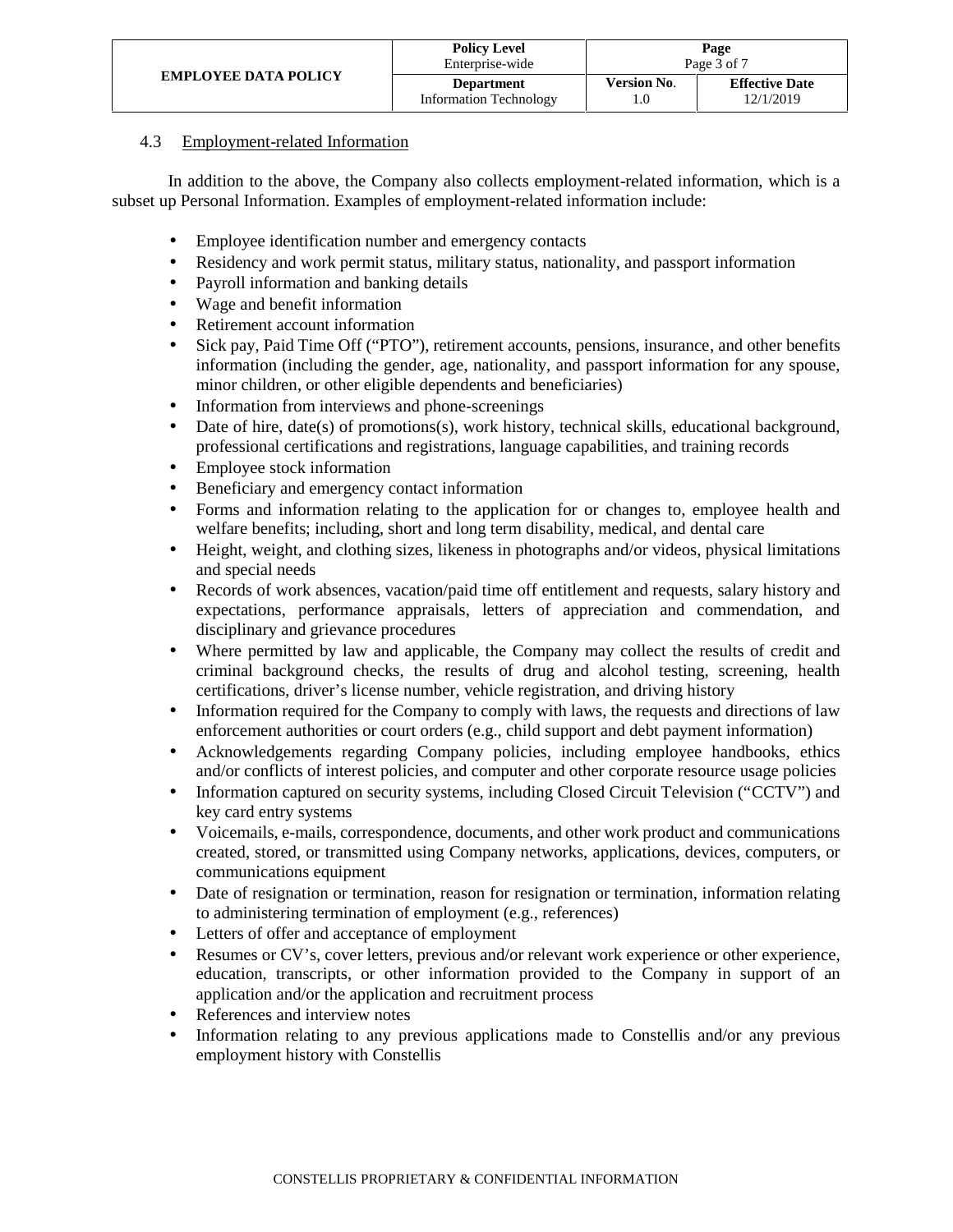|                             | <b>Policy Level</b>           | Page               |                       |  |
|-----------------------------|-------------------------------|--------------------|-----------------------|--|
| <b>EMPLOYEE DATA POLICY</b> | Enterprise-wide               | Page 4 of 7        |                       |  |
|                             | <b>Department</b>             | <b>Version No.</b> | <b>Effective Date</b> |  |
|                             | <b>Information Technology</b> |                    | 12/1/2019             |  |

## **5.0 Policy**

## 5.1 What Personal Information Is Collected

The Company collects and maintains different types of Personal Information and Sensitive Personal Information listed in Section 4.0 about Individuals in accordance with applicable law and only when necessary to effectuate the employer-employee relationship as described in Section 5.3.

## 5.2 How Data Is Collected

Generally, the Company collects Personal Information directly from Individuals in circumstances where they provide Personal Information (e.g., by submitting job applications, during interviews, the onboarding process, signing up for direct deposit, or enrolling in benefits or services). However, in some instances, the Personal Information collected has been inferred to an Individual based on other information provided, through interactions with the Company, or from third parties. Generally, the Company collects Personal Information from third parties either because the Individual gave the Company express permission to do so, the permission was implied by the Individual's actions, or because the Individual provided explicit or implicit permission to the third party to provide the Personal Information to the Company.

Where permitted or required by applicable law or regulatory requirements, the Company may collect Personal Information about Individuals without their knowledge or consent. The Company reserves the right to monitor the use of its premises, equipment, devices, computers, network, applications, software, and similar assets and resources. In the event such monitoring occurs, it may result in the collection of Personal Information. This monitoring may include the use of CCTV cameras in and around Company premises.

# 5.3 Use of Collected Personal Information

The Company uses Personal Information for its lawful business purposes. These uses include:

- To manage all aspects of an employee's employment relationship, including, but not limited to, the establishment, maintenance, and termination of employment relationships. Examples of activities related to this include: determining eligibility for initial employment, including the verification of references and qualifications; pay and benefit administration; the issuance and management of stock options and restricted stock units; corporate travel and other reimbursable expenses; development and training; absence monitoring; project management; auditing, compliance, and risk management activities; conflict of interest reporting; employee communications; performance evaluation; disciplinary actions; grievance and internal investigation activities; career management, including the assessment of qualifications for a particular job or task; processing employee work-related claims (e.g., worker's compensation, insurance claims); succession planning; relocation assistance; obtaining and maintaining insurance; employee engagement programs, to include surveys; the provision of employeerelated services; and other general operations, administrative, financial, and human resourcesrelated purposes.
- Assisting employees with obtaining an immigration visa or work permit, where required
- For use in video conferencing
- For the maintenance of personnel directories
- For administering occupational safety and health programs
- To protect the safety and security of its workforce, guests, property, and assets (including controlling and facilitating access to and monitoring activity on and in Company premises, and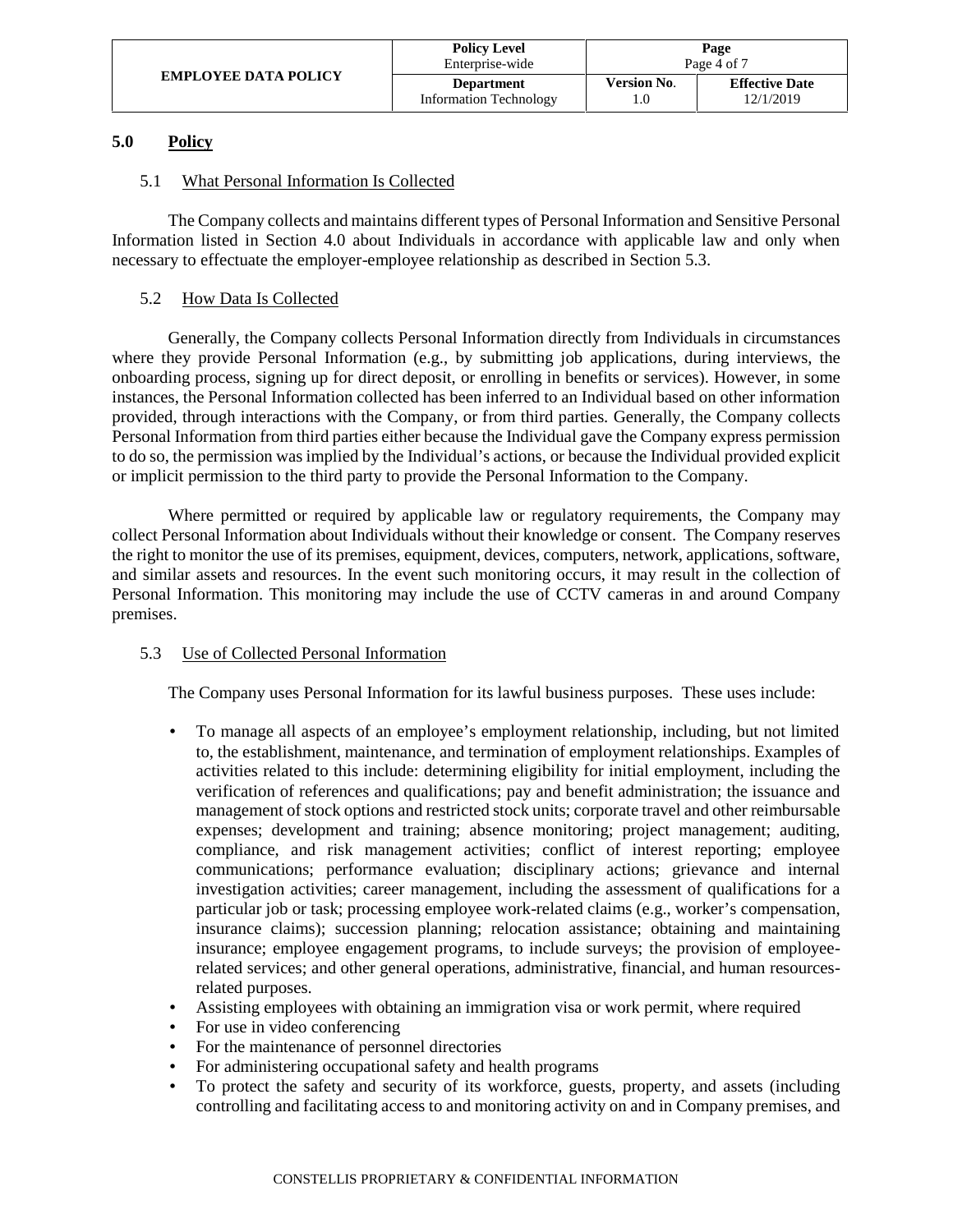|                             | <b>Policy Level</b><br>Enterprise-wide             | Page<br>Page 5 of 7 |                                    |  |
|-----------------------------|----------------------------------------------------|---------------------|------------------------------------|--|
| <b>EMPLOYEE DATA POLICY</b> | <b>Department</b><br><b>Information Technology</b> | <b>Version No.</b>  | <b>Effective Date</b><br>12/1/2019 |  |

activity using Company computers, devices, networks, communications, and other assets and resources)

- To investigate and respond to claims against the Company
- To maintain emergency contact and beneficiary details
- To comply with applicable laws (e.g., health and safety, employment laws, office of foreign asset controls regulations, tax laws), including judicial or administrative orders regarding individual employees (e.g., garnishments, child support payments)
- To carry out any additional purposes that the Company advises employees of (and if applicable law requires express consent for such additional use or disclosure the Company will request it and employees will be free to agree or decline)
- Carry out other purposes as part of Company business activities when reasonably required

## 5.4 Sharing Personal Information

Employee Personal Information may be shared, including to Company affiliates, subsidiaries, and other third parties, as follows:

- Where an Individual requests that Personal Information be shared or has provided consent
- When using or collaborating with third parties in the operation of Company business, including in connection with providing many of the benefits and services offered employees (e.g., human resources information systems, financial investment service providers, wellness program service providers, and insurance providers). When the Company shares Personal Information with third parties and/or service providers, it requires that the third party and/or service provider limit its use or disclosure of Personal Information only to the extent necessary to provide the requested services to the Company and in a manner consistent with the use and disclosure provisions of this Employee Data Policy and applicable law.
- The Company may buy or sell businesses and other assets. In such transactions, Personal Information is generally one of the transferred business assets and the Company reserve the right to include as an asset in any such transfer. Also, in the event that the Company, or substantially all of its assets, are acquired, Personal Information may be one of the transferred assets.
- Where required by law, by order or requirement of a court, administrative agency, or government tribunal, which includes in response to a lawful request by public authorities, including to meet national security or law enforcement requirements or in response to legal process
- If the Company determines it is necessary or desirable to comply with the law or to protect or defend its rights or property
- As necessary to protect the rights, privacy, safety, or property of an identifiable person or group; or to detect, prevent, or otherwise address fraud, security or technical issues; or to protect against harm to the rights, property, or safety of Constellis, its users, applicants, candidates, employees, or the public; or as otherwise required by law
- Where the Personal Information is public<br>
<u>To seek</u> advice from Company lawve
- To seek advice from Company lawyers, accountants, consultants, auditors, and other professional advisers

## 5.5 Access to and Updating of Collected Personal Information

When required by applicable law, Individuals can ask to see the Personal Information that the Company holds about them. If an Individual wants to review, verify, or correct their Personal Information, please submit a request to the Company point of contact to whom the Personal Information was disclosed,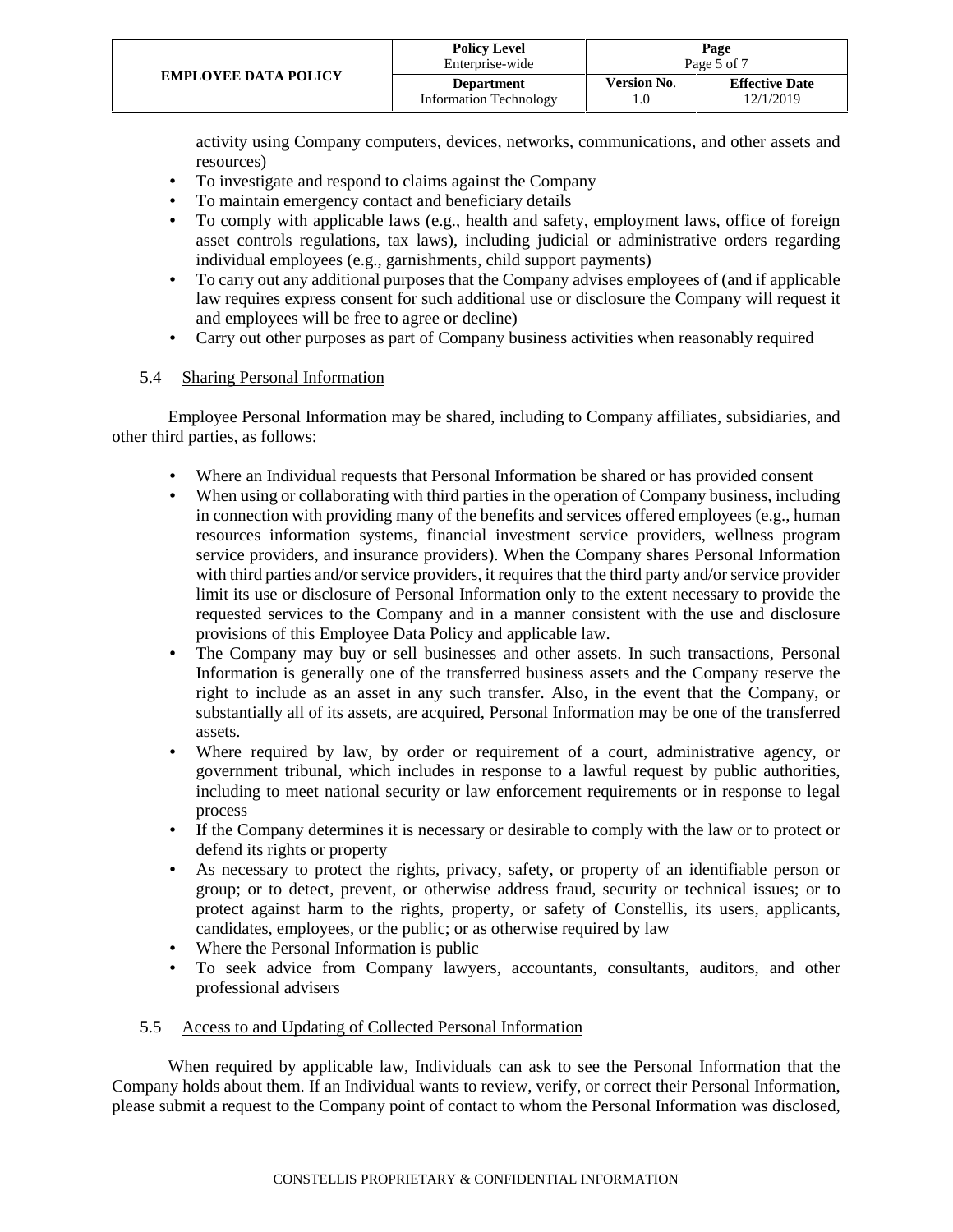| <b>EMPLOYEE DATA POLICY</b> | <b>Policy Level</b>           |                    | Page                  |
|-----------------------------|-------------------------------|--------------------|-----------------------|
|                             | Enterprise-wide               | Page 6 of 7        |                       |
|                             | <b>Department</b>             | <b>Version No.</b> | <b>Effective Date</b> |
|                             | <b>Information Technology</b> |                    | 12/1/2019             |

or in the alternative to legal@constellis.com. When requesting access to Personal Information, please note that the Company may request specific information from the Individual to enable the Company to confirm the Individual's identity and right to access, as well as to search for and provide Personal Information that the Company holds. An Individual's right to access the Personal Information that the Company holds about them is not absolute. There are instances where applicable law or regulatory requirements allow or require the Company to refuse to provide some or all of the Personal Information that the Company has collected. In addition, the Personal Information may have been destroyed, erased or made anonymous. In the event that the Company cannot provide an Individual with access to their Personal Information and if required by law, the Company will inform the Individual of the reasons why, subject to any legal or regulatory restrictions.

If during a review, the Company determines that Personal Information is inaccurate or incomplete, it will use reasonable efforts to revise it and, if required by law, use reasonable efforts to inform agents, service providers, and/or other third parties, which were provided with inaccurate information, so records in their possession may be corrected or updated.

## 5.6 Retention of Collected Personal Information

Except as otherwise permitted or required by applicable law or regulatory requirements, the Company will retain Personal Information only for as long as necessary to fulfill the purposes for which the Personal Information was collected (including, for the purpose of meeting any legal, accounting, or other reporting requirements or obligations). Individuals may request that the Company delete the Personal Information collected about him or her. There are instances where applicable law or regulatory requirements allow or require the Company to refuse to delete this Personal Information. In the event that the Company cannot delete an Individual's Personal Information, and if required by law, it will undertake reasonable efforts to inform Individual of the reasons why.

## 5.7 Requests to Correct or Delete Personal Information or Withdraw Consent

Requests to correct or delete Personal Information or withdraw consent for its collection can be submitted to legal@constellis.com. Any request to correct or delete Personal Information will be reviewed, and subject to the provisions of this Employee Data Policy, the Company's Privacy Policy, and all applicable laws and regulations, processed using reasonable efforts. Importantly, requests may not result in deletion of any information submitted to a third-party provider. If an Individual requires the third-party to delete any Personal Information, they must contact the third party directly to request such deletion.

Notwithstanding that an Individual may have provided their express consent for the Company to use Personal Information for a specific use, that consent may be withdrawn as provided by applicable law. Requests to withdraw previously given consent should be sent to Company point of contact to whom consent was given, or in the alternative to legal@constellis.com.

# 5.8 Resolving Concerns

Individuals who have questions or concerns regarding the handling of their Personal Information should contact the Company's legal department at legal@constellis.com. Alternatively, Individuals may report concerns or complaints, including information about potential data breaches involving personal information to the CyberSecurity team at itsec@constellis.com or report violations of this Employee Data Policy or law using Constellis' third-party Ethics Hotline, constellis.ethicspoint.com.